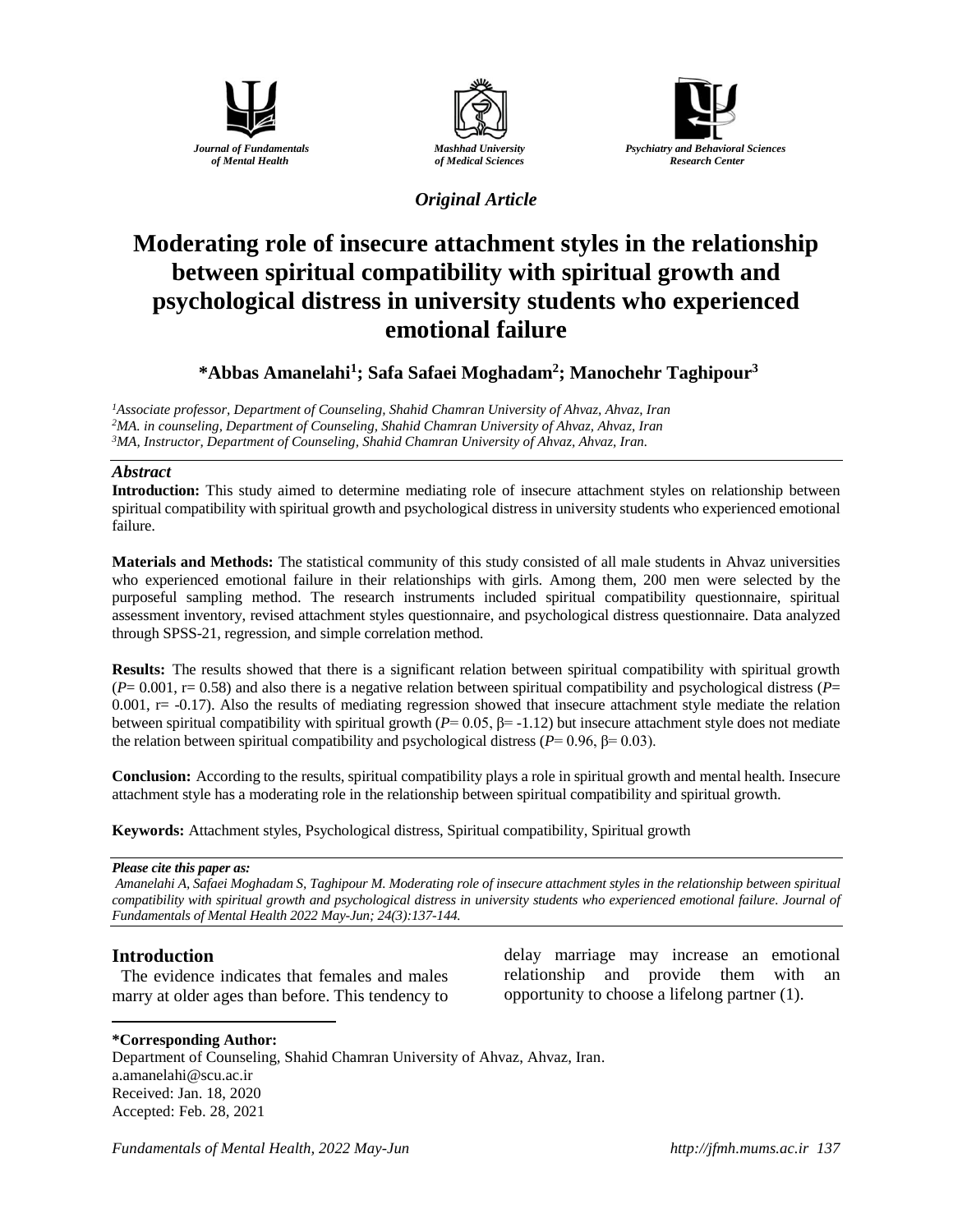Upon entering the university, the relationship between females and males finds a new dimension. By changing the situation and distance from the family, the emotional needs will be more specific, and the possibility of a relationship with another gender will be provided. The quality of romantic relationships has a much stronger effect on people's selfconfidence than in other relationships. As the beginning of a relationship is generally accompanied by a sense of acceptance and positive emotions such as joy, euphoria, love, and pleasure, the end of a relationship also is generally accompanied by a feeling of rejection and lack of excitement, such as anxiety, anger, jealousy, hopeless, and lonely.

One of the most comprehensive and challenging experiences of loss and mourning can be observed in emotional failure. Emotional failure refers to cases in which the emotional relationship between two people (husband and wife, females and males) has been broken and separated from each other. After emotional failure, people try to cope with this experience. For example, Perilloux and Buss found that students seek positive strategies, including converting to spiritual practices and spirituality, to adapt to this experience. Therefore, spirituality is one of the manifestations of human existence in dealing with these situations (2).

Spirituality is a state of being that examines humans with qualities such as nature, capacity for inner knowledge and the source of reinforcement, religious mental experience, individual excellence toward the capacity to love, and search for meaning for the human entity, which is the centerpiece of any creature (3).

In the last few decades, psychologists and mental health professionals have increasingly considered the topic of spirituality and its development in humans.

On the one hand, the advancement of psychology and, on the other hand, the complex nature of societies in the third millennium made human spiritual needs to be more important than material needs and demands. Therefore, spiritual growth is an attempt to understand the responses associated with the foundation of existence and life, and the most important one is an inner relationship with the supernatural or God Almighty (4).

One of the basic concepts of emotional failures is spiritual consistency. This structure involves cognitive and behavioral techniques derived from religious and spiritual beliefs that are used to adapt to emotional failures and stressful life events. Researchers have carefully examined religious and spiritual coping methods for managing the stress experienced by premarital love failure; these studies have shown that spiritual and religious compatibility in postfailure adjustment is better than non-religious and non-spiritual methods to cope with failure (5).

Studies have shown that early attachment experience is a powerful predictor of romantic relationships in adulthood. People with secure attachments easily build sincere relationships and rarely worry about getting intimated or rejected by someone. Conversely, people with insecure attachment accept that others do not like them, and romantic relationship is hardly found and rarely survive  $(6)$ .

The studies show that those with emotional failure during these relationships will suffer from psychological distress such as depression and negative thoughts (7), therefore, one of the basic psychological structures in such relationships is psychological distress, which is defined as a set of symptoms of psychological disorders such as anxiety, depression, restlessness, and sleep disorder (8).

One of the signs of psychological distress is the crisis in emotional failure, which includes severe emotional attacks, severe negative thoughts, distressing desires, infinite loneliness and emptiness, and loss of interest in activities. In addition, psychological distress leads to inflicting pressure on people's acquaintances with emotional failure by asking for help from people around them and social networks and creating tensions in the relationship between females and males. Psychological distress in people with emotional failure is due to mental disorders such as thought disorder, including extra thought, abstract thought, content thought disorder, perception disorder, mood disorders, emotional disorders, and depression (9).

Therefore, this study aimed to assess the moderating role of insecure attachment style in the relationship between spiritual compatibility with spiritual growth and psychological distress in university students with emotional failure.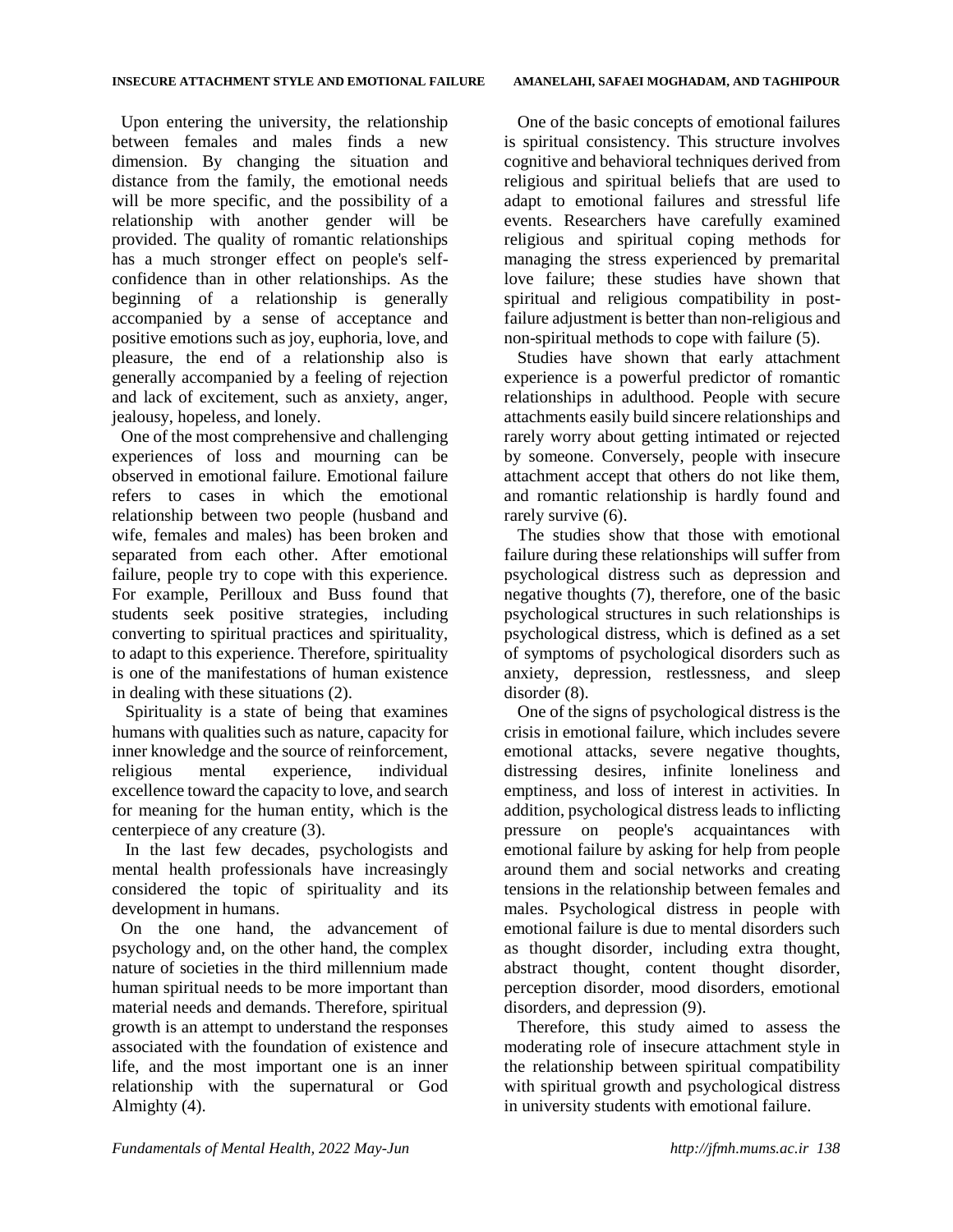#### **Materials and Methods**

The statistical population of this study was male students of Ahvaz universities in 2015 experienced an emotional failure in the past year. Therefore, the inclusion criteria included being a university student and the experience of emotional failure over the past year. Those who divorced and ended their marital relationships were excluded. Other exclusion criteria were: having a psychological disorder, being treated (counseling and psychotherapy), and taking medication. Two hundred male students were selected through the targeted sampling method.

At first, it was essential to find students with emotional failure in a good position to acknowledge their failure and fill out the questionnaire. So it was referred to the student dormitories. Then, after gaining trust and explaining the confidentiality of their information, the participants were asked to respond to questionnaires if they had an emotional failure over the past year. Participation in this study was also completely free, and they could withdraw from completing the questionnaires voluntarily. Finally, the data were analyzed at the end by maintaining the confidentiality of the responses.

## Research instruments

*A) Spiritual Compatibility Questionnaire:* This questionnaire was a self-report tool for assessing the level of spiritual compatibility developed by Rasouli, Yaghmaei, Alavi Majd, and Saeed Alzakirin. Due to the cultural features of Iranian society, quantitative and qualitative methods were used to construct and validate the questionnaire above. This questionnaire consists of 39 questions, with three subscales: 1- meaning of life, 2- relationship with God, and 3- seeking spiritual support (10). The Cronbach's alpha coefficients in the subscales are 0.94, 0.91, and 0.89, respectively. The total Cronbach's alpha coefficient is 0.96. The scoring of each question on a continuum is from 1 (I completely disagree) to 5 (I completely agree). In Rasouli et al. study, the validity of the Spiritual Compatibility Questionnaire by correlating it with the adolescent's spiritual attitude scale was 0.89, and the re-test correlation coefficient was 0.71 with a three-week time interval also, the reliability of this questionnaire was 0.96 through Cronbach's

alpha coefficient (10). In the present study, the Cronbach's alpha coefficient for the total score of this questionnaire was 0.76, and the Cronbach's alpha coefficient for subscales of the meaning of life, relationship with God, and seeking spiritual support were 0.70, 0.82, and 0.68, respectively.

*B) Revised Attachment Style Questionnaire (Collins, 1966):* This questionnaire consists of a self-assessment in the self-descriptive relationship-building skills of the formation of close attachments and consists of 18 items assessed by a 5-point scale of Likert type for each substance (which is from -1 it is not my attribute to 5- it is quite my attribute). The analysis of factors indicates three subscales of 6 substances:

1. Dependence: The extent to which the subjects trust others and rely on them (it measures due to be available, if necessary).

2. Closeness: Measures the individual's comfort in a relationship with intimacy and emotional closeness.

3. Anxiety: Measures fear of having relationships in relations (11). Pakdaman has examined the construct validity of this questionnaire. Construct validity was measured using divergent validity (diagnostic). The results showed that the correlation coefficient between the subscales at the significance level of 0.001 is -0.313 and -0.336, respectively. The correlation coefficient between subscales of dependence and closeness at the significance level of 0.014 was 0.246 (12). Collins and Read showed that closeness, dependence, and anxiety subscales remained stable over two months and eight months. In addition, Collins has reported that the Cronbach's alpha in two samples of 173 and 100 students were 0.81 and 0.82 in the subscale of closeness, 0.78 and 0.80 in the subscale of dependence, 0.83 and 0.85 for the subscale of anxiety, respectively. In the present study, the reliability of subscales of anxiety and avoidant attachment styles and the whole questionnaire by Cronbach's alpha method were 0.64, 0.73, and 0.69, respectively (11,13).

*C) Spiritual Assessment Inventory:* Hall and Edwards designed this inventory to assess two dimensions of spiritual growth, which means the knowledge of God's existence and the quality of relationship with God (14). The questionnaire includes six subscales: awareness, actual acceptance, hopelessness, magnification,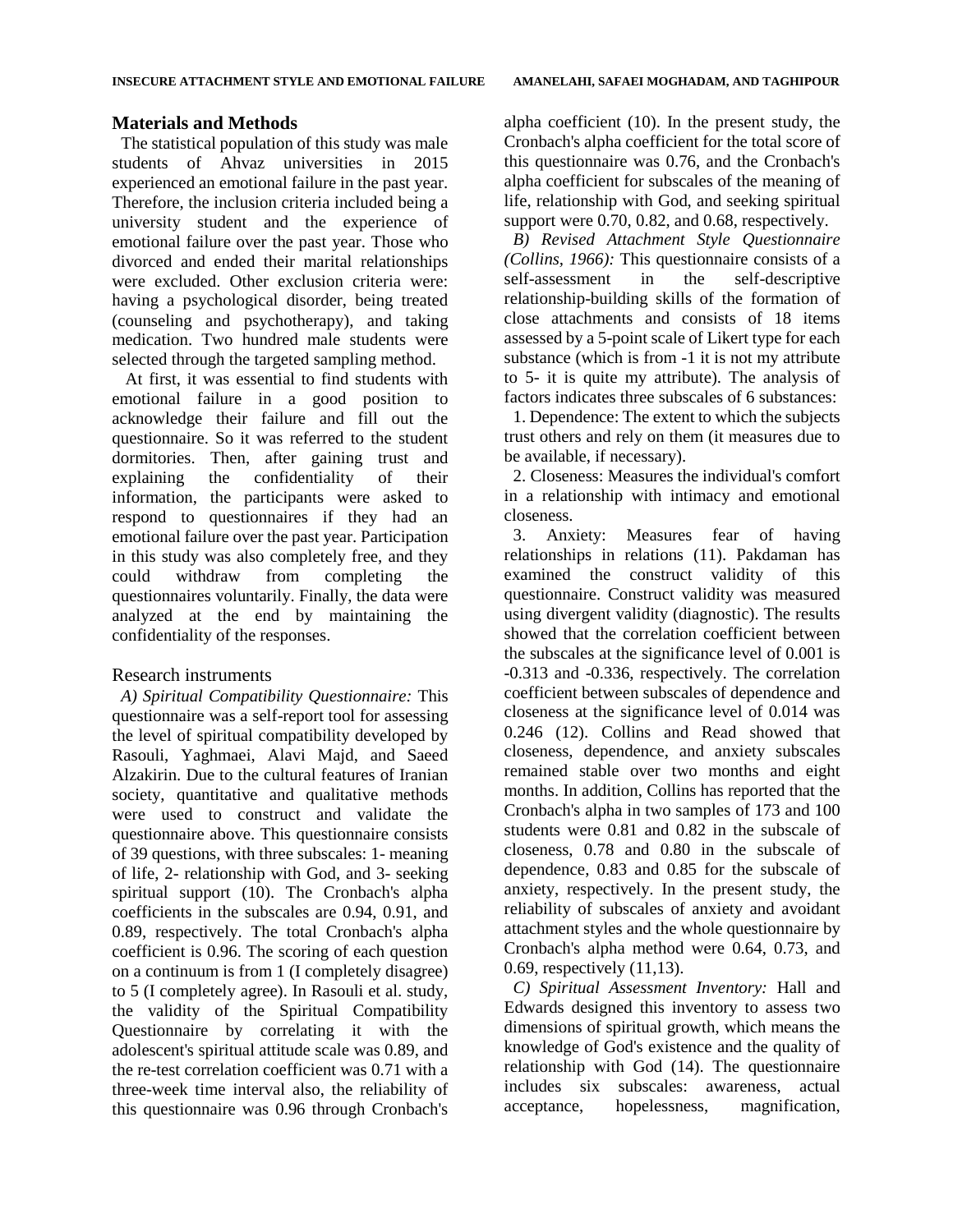inconsistency, and perception management. This questionnaire is a self-report tool consisting of 47 phrases; some of the phrases are composed of two parts.

The subject must determine his/her agreement or opposition to each phrase on a 5-point Likert scale. Hall and Edwards reported the Cronbach's alpha coefficients of subscales of spiritual assessment inventory as follows: awareness 0.95, hopelessness 0.90, actual acceptance 0.83, magnification 0.73, inconsistency 0.84, and perception management 0.77. The reliability of this tool was as follows: awareness 0.95, hopelessness 0.90, actual acceptance 0.83, magnification 0.73, inconsistency 0.73, and perception management 0.77 (14). Therefore, this questionnaire has desirable reliability. In this study, the Cronbach's alpha coefficients of the subscales were as follows: awareness 0.74, hopelessness 0.83, actual acceptance 0.63, magnification 0.73, inconsistency 0.81, and perception management 0.73. In this research, the validity coefficient of this scale by correlating it with Rasouli et al. spiritual compatibility scale was 0.82, and the re-test correlation coefficient was 0.83 with a three-week time interval (10). Therefore, the confirmatory factor analysis of this questionnaire was verified for performing this research, and the researchers were allowed to use this research.

*D) Psychological Distress Scale:* This questionnaire was first developed by Horowitz et al., and then it was translated into Persian by the authors. This tool aims to measure the psychological distress of individuals against lifethreatening accidents; the tool is composed of 15 questions and includes two subscales called penetration and avoidant. The questions are scored on a four-point scale as follows: never  $(0)$ , rarely (1), sometimes (3), and often (5). Seven questions of this questionnaire are used to measure penetration, and the eight remaining questions are used to measure avoidant (15). In Iran, Cronbach's alpha coefficients in these subscales obtained 0.89 and 0.94, respectively; and the alpha coefficient of this questionnaire was obtained 0.85. Also, in this study, the reliability coefficients of penetration and avoidant subscale were 0.82 and 0.78, respectively, and the reliability coefficient of the total score was 0.86. These numbers indicate the desirable validity of this questionnaire. In this study, the Cronbach's alpha coefficient of this questionnaire was 0.68. Also, the Cronbach's alpha coefficients of the penetration and avoidant subscale were 0.68 and 0.72, respectively. The coincidence validity coefficients with the psychological distress scale by Kessler et al. obtained 0.78, and the correlation coefficient obtained 0.73 (16). Therefore, the confirmatory factor analysis of this questionnaire was verified for performing this research, and the researchers were allowed to use this research.

# **Results**

The participants aged  $24.77 \pm 1.50$  years. Approximately 65% were undergraduates, and 35% were master and doctoral students. In Table 1, descriptive findings regarding spiritual compatibility, insecure attachment styles, spiritual growth, and psychological distress have been presented. Table 2 shows simple correlation coefficients between predictor variables and criterion variables.

| <b>Statistical indices of variables</b> | Mean   | <b>Standard deviation</b> | <b>Minimum</b> | <b>Maximum</b> |
|-----------------------------------------|--------|---------------------------|----------------|----------------|
| Spiritual compatibility                 | 152.08 | 17.12                     | 120            | 194            |
| Spiritual growth                        | 178.16 | 28.42                     | 128            | 276            |
| Psychological distress                  | 23.76  | 6.66                      | 13             | 43             |
| Insecure attachment style               | 55.26  | 6.42                      | 41             | 72             |

**Table 1:** Mean and standard deviation of spiritual compatibility, insecure attachment style, spiritual growth, and psychological distress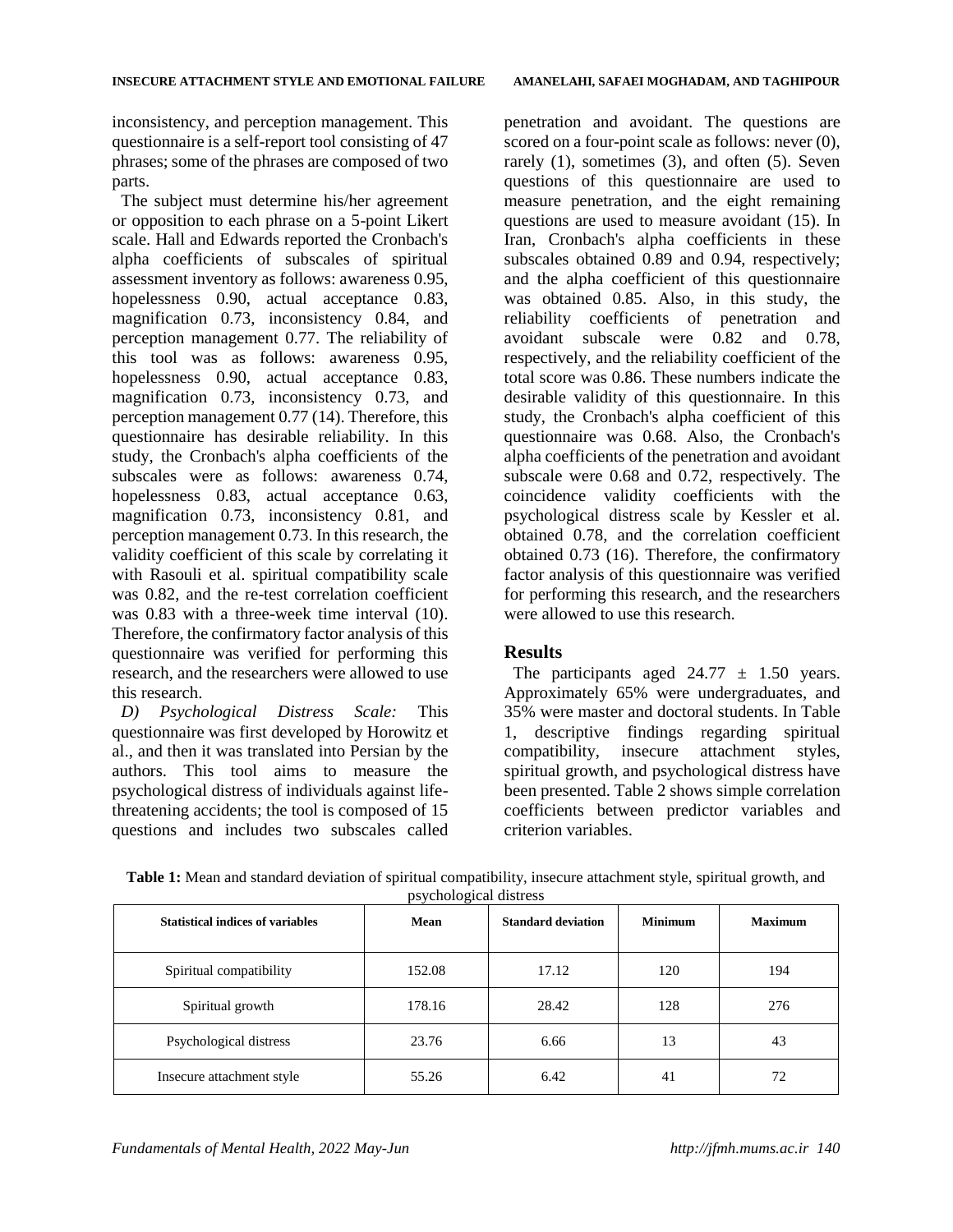| <b>Statistical indices of predictor variables</b> | <b>Criterion variable</b> | <b>Correlation Coefficient (r)</b> | D     |
|---------------------------------------------------|---------------------------|------------------------------------|-------|
| Spiritual compatibility                           | Psychological distress    | $-0.17$                            | 0.01  |
|                                                   | Spiritual growth          | 0.58                               | 0.001 |

**Table 2:** Simple correlation coefficients between predictor variables and criterion variables

As shown in Table 2, the simple correlation coefficient between spiritual compatibility and psychological distress is -0.17. Also, the simple correlation coefficient between spiritual compatibility and spiritual growth is 0.58. Table 3 shows the moderator regression analysis to investigate the moderating role of insecure attachment styles in the relationship between spiritual compatibility and spiritual growth.

**Table 3:** Moderator regression analysis to investigate the moderating role of insecure attachment styles in the relationship between spiritual compatibility and spiritual growth

| <b>Statistical indices of</b><br>variable                           | <b>MR</b> | RS   | <b>FP</b>           | <b>Regression coefficients</b>             |                                            |                                           |
|---------------------------------------------------------------------|-----------|------|---------------------|--------------------------------------------|--------------------------------------------|-------------------------------------------|
|                                                                     |           |      |                     |                                            | 2                                          | 3                                         |
| Spiritual<br>compatibility                                          | 0.58      | 0.33 | 100.23<br>P < 0.001 | $\beta = 0.58$<br>$t = 10.01$<br>P < 0.001 |                                            |                                           |
| Insecure attachment<br>style                                        | 0.59      | 0.35 | 53.48<br>P < 0.001  | $\beta = 0.55$<br>$t = 9.44$<br>P < 0.001  | $\beta$ = -1.12<br>$t = -2.17$<br>P < 0.03 |                                           |
| Spiritual<br>compatibility $\times$<br>Insecure attachment<br>style | 0.60      | 0.36 | 37.46<br>P < 0.001  | $\beta = 1.42$<br>$t = 3.17$<br>P < 0.002  | $\beta = 0.77$<br>$t = 1.66$<br>P < 0.09   | $\beta$ = -1.12<br>$t = 1.95$<br>P < 0.05 |

As shown in Table 3, the interaction of spiritual compatibility and insecure attachment style has increased the level of variance specified by the criterion variable, namely spiritual growth, from 0.35 to 0.36. The regression coefficients related to the interaction of these three variables

( $\beta$ = -1.12, *P*< 0.05) indicate that this increase is statistically significant. It can be stated that the insecure attachment style moderates the relationship between spiritual compatibility and spiritual growth in males with emotional failure.



**Chart 1:** Interaction status of the mean of four groups created in terms of mean scores of spiritual growth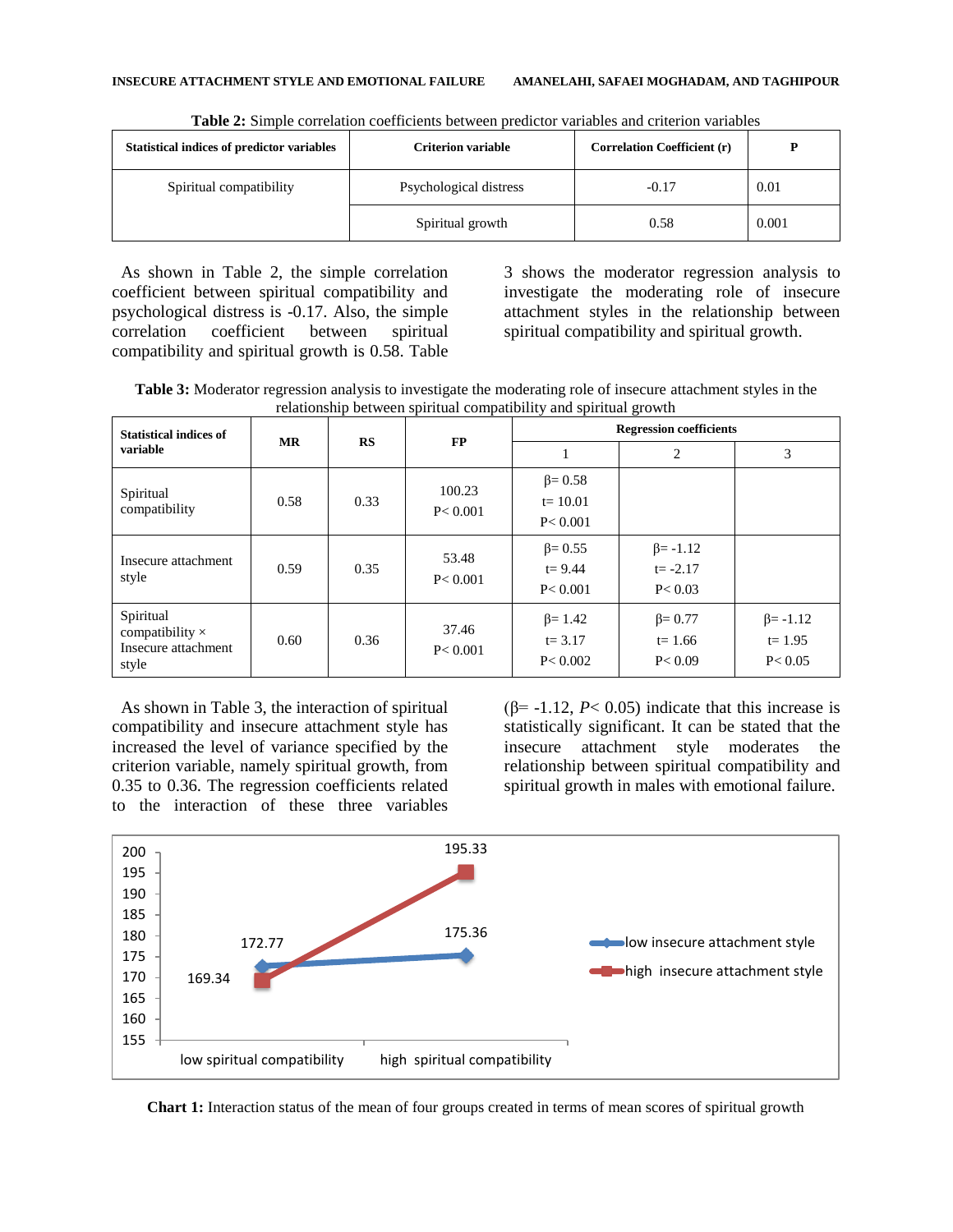Chart 1 shows that the slope of regression lines related to spiritual compatibility and spiritual growth in people with high insecure attachment style (25.99) and low insecure attachment style (2.59) are not equal.

As observed, in people with a high insecure attachment style, those with low spiritual compatibility, their mean spiritual growth is (169.34), and in those with high spiritual compatibility, their mean spiritual growth is (195.33); in which this difference is significant. Also, in people with a low insecure attachment style, those with low spiritual compatibility, their

mean spiritual growth is (172.77), and in those with high spiritual compatibility, their mean spiritual growth is (175.36), which is very significant.

These results indicate that the positive relationship between spiritual compatibility and spiritual growth in people with an insecure attachment style is lower than in those with a low insecure attachment style. Table 4 presents the moderator regression analysis to investigate the moderating role of insecure attachment styles in the relationship between spiritual compatibility and psychological distress.

**Table 4.** Moderator regression analysis to investigate the moderating role of insecure attachment styles in the relationship between spiritual compatibility and psychological distress

|                                           |           |      | relationship occured spiritual compatibility and psychological distress |                                |                |                |
|-------------------------------------------|-----------|------|-------------------------------------------------------------------------|--------------------------------|----------------|----------------|
| <b>Statistical indices of</b><br>variable | <b>MR</b> | RS   | FP                                                                      | <b>Regression coefficients</b> |                |                |
|                                           |           |      |                                                                         |                                | 2              | 3              |
| Spiritual compatibility                   | 0.17      | 0.03 | 6.11<br>P < 0.01                                                        | $\beta$ = -0.17                |                |                |
|                                           |           |      |                                                                         | $t = -2.47$                    |                |                |
|                                           |           |      |                                                                         | P < 0.01                       |                |                |
| Insecure attachment<br>style              | 0.21      | 0.04 | 4.83<br>P < 0.00                                                        | $\beta$ = -0.14                | $\beta = 0.13$ |                |
|                                           |           |      |                                                                         | $t = -2.05$                    | $t = 1.86$     |                |
|                                           |           |      |                                                                         | P < 0.04                       | P < 0.06       |                |
| Spiritual compatibility                   |           |      | 3.21<br>P < 0.02                                                        | $\beta = -0.17$                | $\beta = 0.10$ | $\beta = 0.03$ |
| X                                         | 0.21      | 0.04 |                                                                         | $t = -0.31$                    | $t = 0.18$     | $t = 0.04$     |
| Insecure attachment<br>style              |           |      |                                                                         | P < 0.75                       | P < 0.85       | P < 0.96       |

As seen in Table 4, the interaction of spiritual compatibility and insecure attachment style did not change the level of variance specified by the criterion variable, namely psychological distress (0.04 to 0.04).

The regression coefficients related to the interaction of these three variables ( $β = 0.03$ , *P*< 0.96) indicate that this increase is not statistically significant; therefore, it can be concluded that the insecure attachment style is not the moderator of the relationship between spiritual compatibility and psychological distress.

# **Discussion**

This study aimed to determine the moderator role of insecure attachment styles on the relationship between spiritual compatibility with spiritual growth and psychological distress. The results showed a significant positive relationship between spiritual compatibility and spiritual growth. This finding is consistent with the conducted studies (17-19). Ano and Vasconcelles believe that spiritual compatibility can provide a set of adapted actions for a person (17). From Pargament's viewpoint, religious strategies make a person needless external support, which makes him/her feel empowered. Also, when these people turn to God to solve their problem, they believe that their problem is changeable, and this belief increases control over the situation (5).

In explaining this finding, it can be said that a spiritual path gradually leads to spiritual growth, and features associated with spiritual growth include kindness, honesty, tolerance, inner peace, and intellectual interaction in confronting the existing challenges of life; therefore, the person will feel calm. Spirituality provides people with a sense of belonging, safety, and service to the community and guides the growth of human existence forward. Therefore, when people with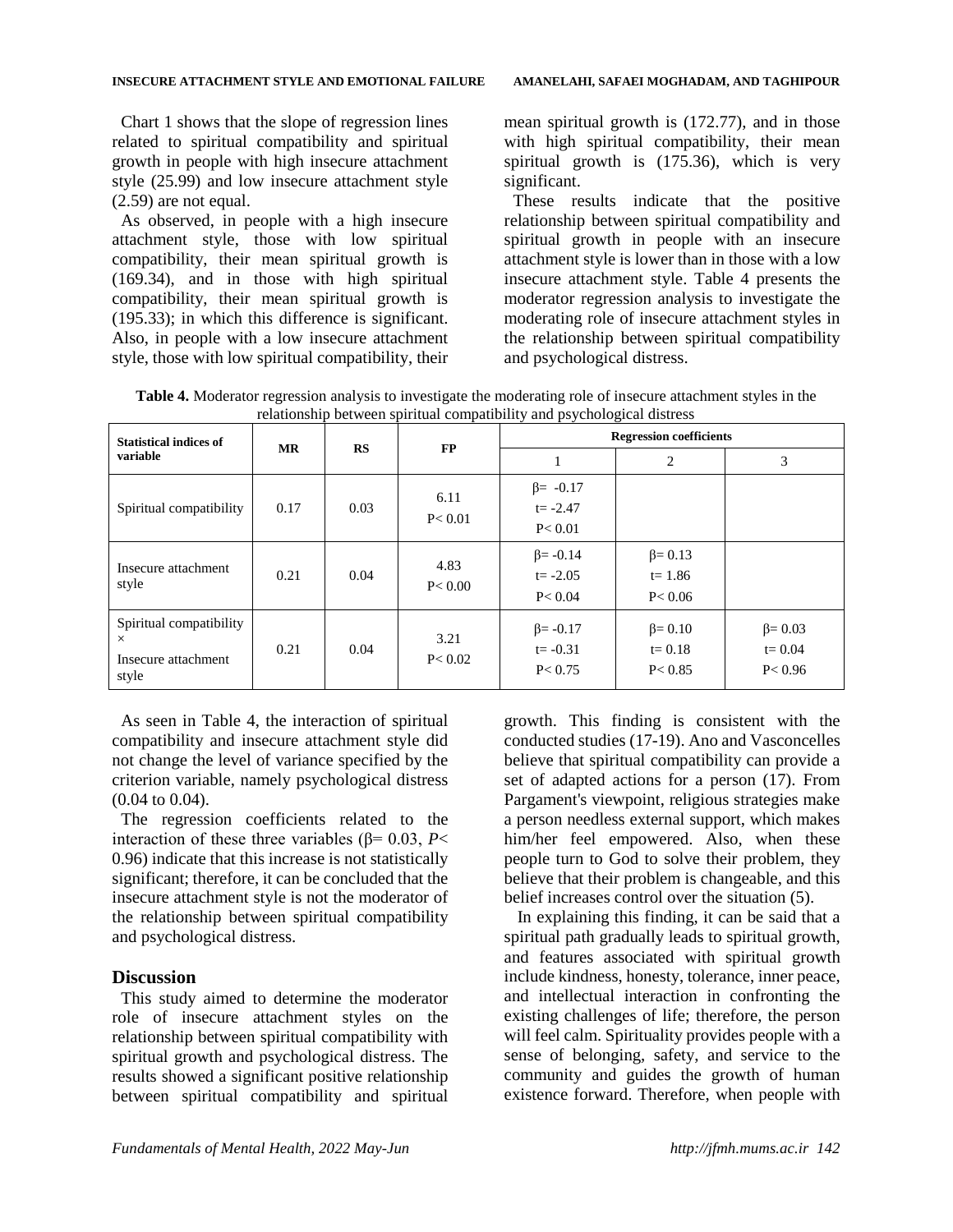emotional failure feel involved with an intolerable event, they turn to spiritual and religious practices and relieve the pain caused by their separation and failure experience; thus, these spiritual practices lead to their growth and excellence (20).

The results of moderator regression analysis showed that insecure attachment style moderates the relationship between spiritual compatibility and spiritual growth. These findings are consistent with Pargament et al. and Hawley studies (6,21). Mahoney et al. showed that secure adults feel affinity and intimacy with others. They can trust others and know themselves as lovely and valuable; on the contrary, insecure adults have various behaviors and emotions about attachment, and they are very dependent. They are often worried about being left and will experience love failure more than others. Insecure adults feel less committed than others and know their acquaintances are unreliable. As a result, individuals turn to spirituality to cope with emotional failure experiences, which leads to spiritual growth and peace. Of course, individuals with a secure attachment style are more easily confronted with failure experiences through spirituality and spiritual practices. In contrast, individuals with an insecure attachment style believe less in spirituality and try to adapt to emotional failure through non-spiritual practices (22). The results showed a negative relationship between spiritual compatibility and psychological distress. Furthermore, these findings are consistent with the research results by Desrosiers and Miller, and Pargament et al. (6,23). In explaining this finding, it can be said that feeling punished by God can lead to feelings of guilt, depression, and loneliness, and ignoring the power of God can lead to disappointment, dissatisfaction, and failure; thus, these factors lead to social isolation. Alternatively, attributing punishment to the devil can lead to fear and anxiety in people with emotional failure (24).

Therefore, individuals with emotional failure, after experiencing it have psychological states such as feeling depressed, guilty, and distressing; if these people are involved in spirituality and religious practices, they can better get along and adapt to emotional failure. Moderator regression analysis results showed that insecure attachment style does not moderate the relationship between spiritual compatibility and psychological distress. Despite research conducted abroad, this result was not obtained in this study. This finding is inconsistent with the Hawley model (20). In explaining this finding, it can be stated that people with emotional failure experience may not want to reduce their psychological distress with spirituality and spiritual practices. Therefore, attachment style does not affect improving their psychological distress. Also, the difference in this result from previous findings may be due to different sampling methods, the sample of this study included male students with emotional failure; while in the previous studies, the students of both genders had an emotional failure. Finally, it may also be due to the different tools used in this research.

## **Conclusion**

According to the results, spiritual compatibility plays a role in spiritual growth and mental health. Also, insecure attachment can moderate the relationship between spiritual compatibility and spiritual growth.

#### **Acknowledgments**

This article is extracted from the master's thesis of family counseling, approved by the Faculty of Education and Psychology at Shahid Chamran University of Ahvaz (No. 94223124).

The authors would like to thank the officials of Shahid Chamran University of Ahvaz and all those involved in this research, especially the research participants. Also, they declare any conflict of interest.

#### *References*

1. Epp MC, Futris TG, Epp JC, Campbell K. The impact of the PICK a partner relationship education program on single army soldiers. Fam Consum Sci Res J 2008; 36(4): 328-49.

<sup>2.</sup> Buss DM. Breaking up romantic relationship: Costs experienced and coping strategies deployed. Evol Psychol 2008; 6: 164-81.

<sup>3.</sup> Cavendish R, Konecny L, Mitzeliotis C. Spiritual care activities of nursing using Nursing Intervention Classification (NIC) labels. Int J Nurs Terminol Classif 2003; 14(4): 113-24.